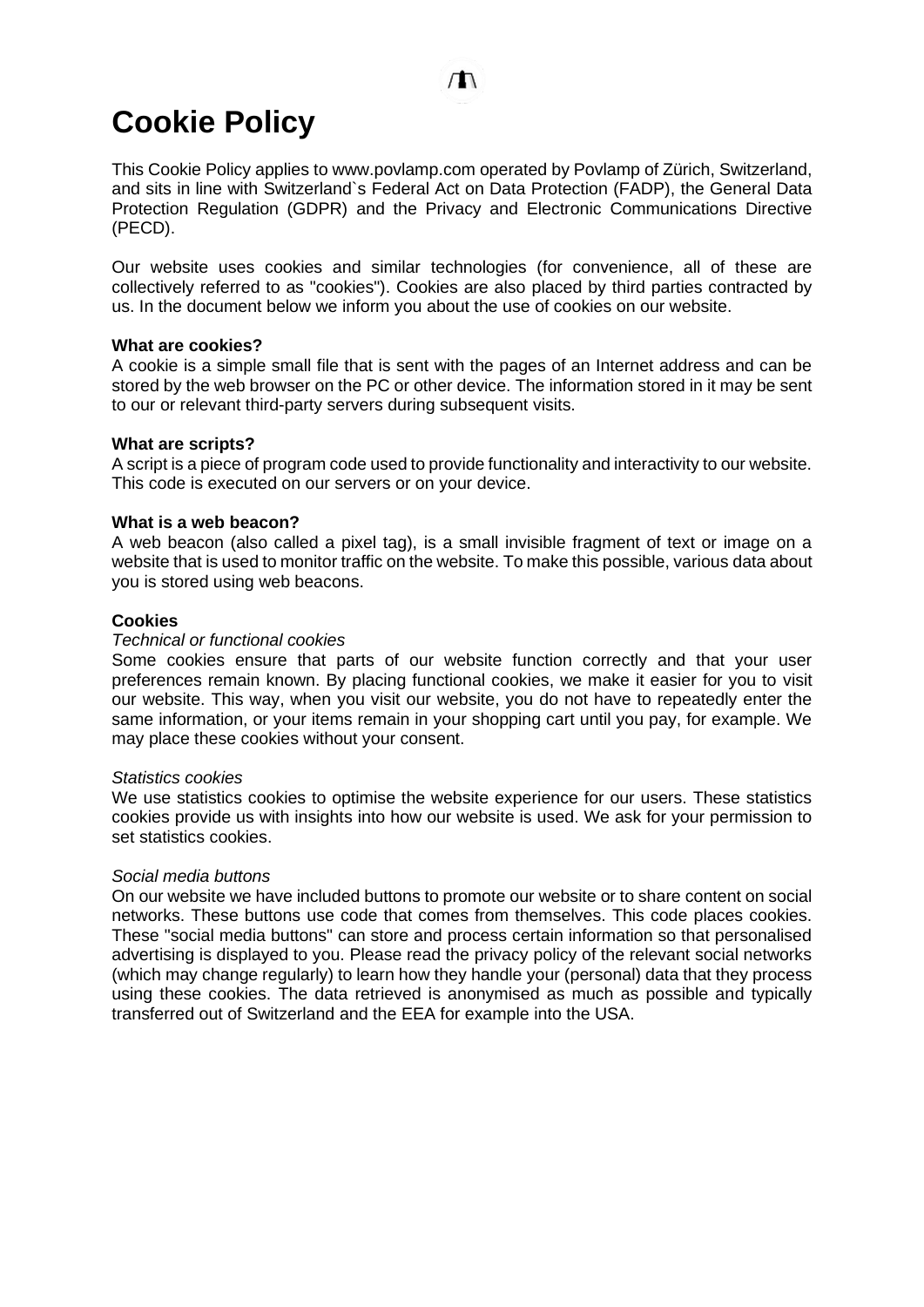# **Cookie Policy**

## **Cookies placed by us**

| <b>Cookie</b>     | <b>Type</b> | <b>Description</b>                                                                                        | <b>Duration</b> |
|-------------------|-------------|-----------------------------------------------------------------------------------------------------------|-----------------|
| ssr-caching       | Necessary   | The ssr-caching cookie is set by WIX<br>land indicates how a site was rendered.                           | lpast           |
| <b>XSRF-TOKEN</b> | Necessary   | This cookie is set by Wix and is used for<br>security purposes.                                           | <b>Isession</b> |
| hs                | Necessary   | Wix platform sets this cookie for security<br>purposes.                                                   | session         |
| <b>sySession</b>  | Necessary   | Wix platform sets this cookie to identify<br>unique visitors and track a visitor's<br>lsession on a site. | 2 years         |
| <b>XSRF-TOKEN</b> | Necessary   | This cookie is set by Wix and is used for<br>security purposes.                                           | session         |

## **Consent**

When you first visit our website, we will show you a pop-up with an explanation about cookies. Once you click "Accept", you give us your consent to use all the categories of cookies and plugins you have chosen as described in this Cookie Policy. You can disable the use of cookies through your browser, but please note that our website may not function properly if you do so.

### **Your rights in relation to personal data**

You have the following rights in relation to your personal data:

- You have the right to know why your personal data is used, what happens to it and how long it is kept.
- You have the right to access your personal data known to us.
- You have the right to have your personal data completed, corrected, deleted or blocked whenever you wish.
- You have the right to request all of your personal data from one data controller and to have it transferred in its entirety to another data controller.
- You can object to the processing of your data. We will comply unless there are legitimate grounds for processing.
- If you have given us your consent to process your data, you have the right to withdraw this consent and have your personal data deleted.

To exercise these rights please contact us. If you have a complaint about how we handle your data, we would like to hear it, but you also have the right to take it to the supervisory authority (https://www.edoeb.admin.ch/edoeb/en/home/the-fdpic/task.html).